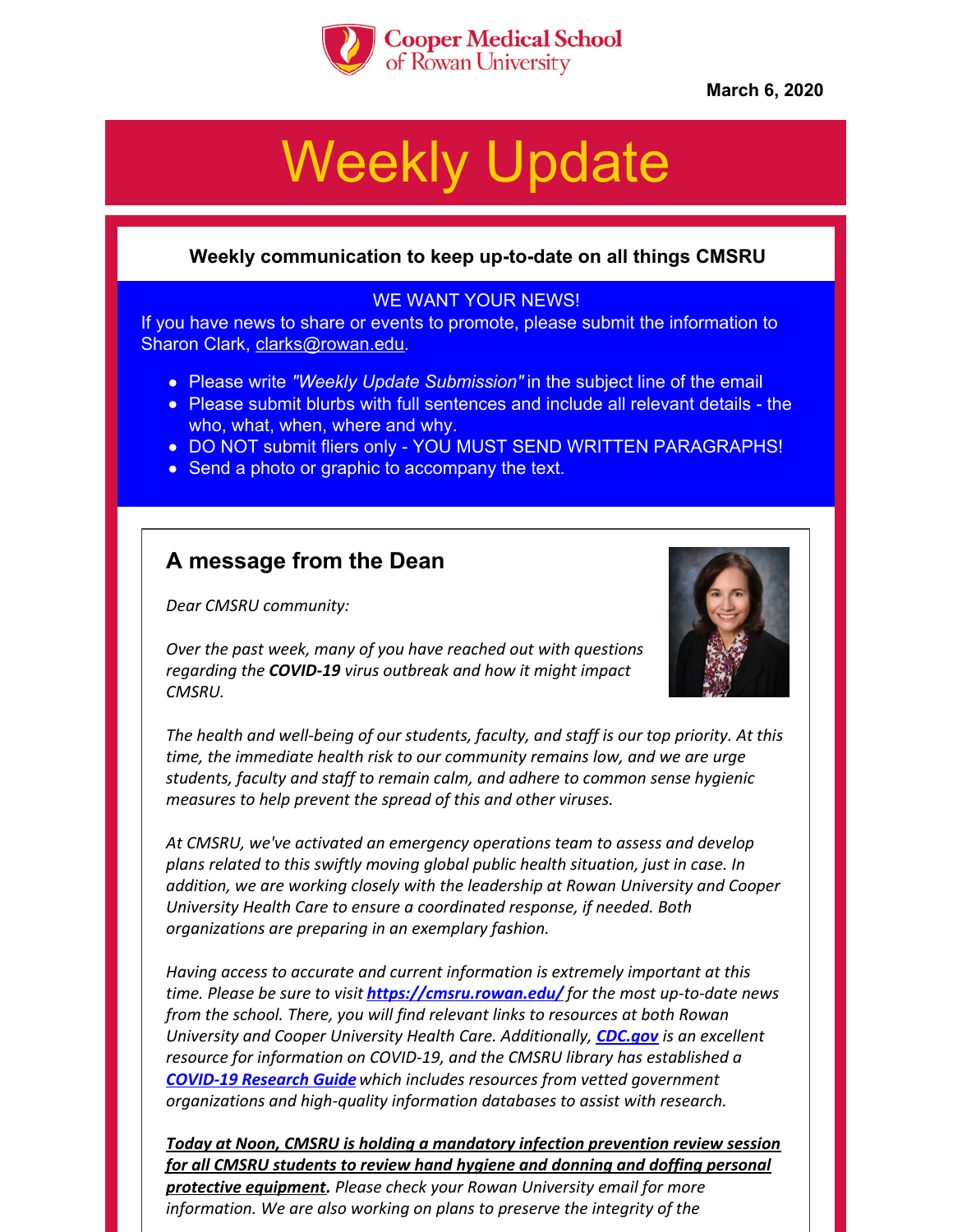*educational program if schools and universities have to close.*

*We will continue to provide updates to our community as the situation warrants. I encourage all students, faculty and staff to be attentive to communication from the school as we actively address this global health concern.*

Sincerely,

annette C. Peloti, M.D.

Annette C. Reboli, MD Dean and Professor of Medicine

## **Give thanks to Cooper residents, nurses and fellows**

The CMSRU Chapter of the Gold Humanism Honor Society would like to invite students and faculty to a potluck celebration to give thanks to the incredible residents, fellows, and nurses at Cooper.



The celebration will be held on**March 31, 2020, 4-7 p.m. in the Cooper Conference Center 121.** We are asking for contributions to the potluck, including drinks, main dishes, and desserts. If you are able to [contribute,](https://docs.google.com/spreadsheets/d/1Zzdbw1OUrSU9xA66WQLR1ea0EyhGGZ2WYwjlfJyLmRY/edit#gid=0) please click here to sign up for the potluck.

In addition, we are recognizing residents, fellows and nurses who have displayed excellence in humanistic clinical care, leadership, compassion and dedication to service. Nominations should include a minimum of 1-2 sentences about why they deserve this recognition. If a student would like to nominate a resident, nurse or fellow, please **click here to submit a [nomination](https://docs.google.com/forms/d/e/1FAIpQLSdZJYmau1Im3eOwKC19DdM_ssmroUsYed_cN8M3goAIWIKMRQ/viewform).**The deadline for the nomination is **March 13, 2020**.

We encourage students and faculty members to attend the GHHS recognition event to show their support for those being recognized!

# **Researchers honored by Society of Critical Care Medicine**



CMSRU and Cooper University Health Care were recently honored

**The Intensive Care Professionals** 

by the Society of Critical Care Medicine (SCCM) Congress in Orlando with the **2020 Star Award for Research Excellence.**

A research team, led by **Elizabeth Cerceo, MD,** associate professor of medicine, was awarded the **2020 Star Award for Research Excellence from the SCCM**for their study entitled, "**Impact of gender and ethnicity on [outcomes](https://journals.lww.com/ccmjournal/Fulltext/2020/01001/62__IMPACT_OF_GENDER_AND_ETHNICITY_ON_OUTCOMES_IN.65.aspx) in patients with sepsis and AKI**." In an analysis of over 66 million patient records from the National Inpatient Sample, the team assessed patients with sepsis for clinical outcomes including acute kidney injury, dialysis, and mortality.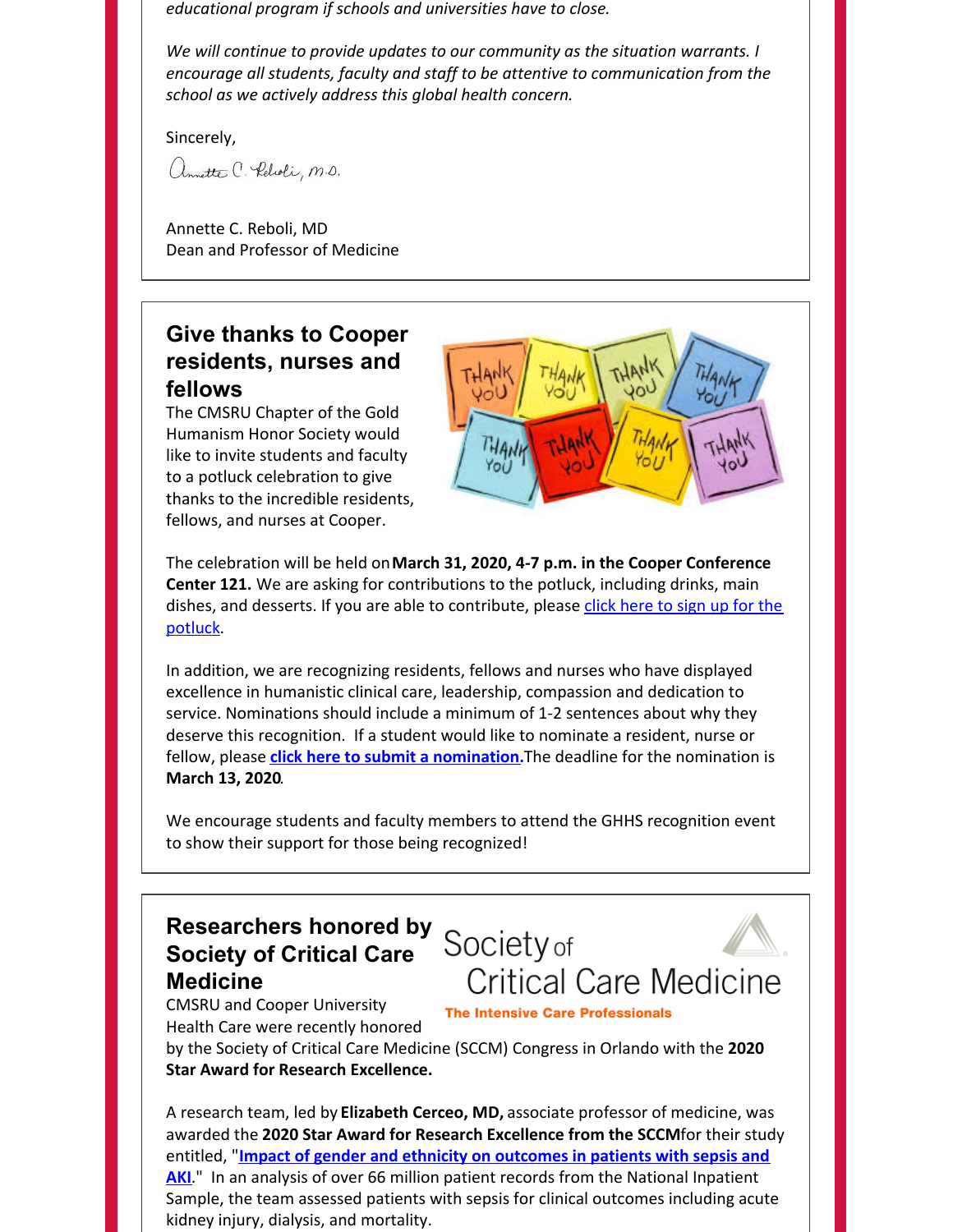"There is increasing recognition that previous research efforts have not always highlighted outcomes in female patients, particularly addressing differences in preand postmenopausal women," said Dr. Cerceo. "A female patient under 50 years of age has a much different risk profile than women older than 50 and their male counterparts. Similarly, we found significantly increased risk of adverse renal outcomes among African American patients compared to non-African Americans."

"A large database can identify associations that may not be apparent with smaller samples," says **Jean-Sebastien Rachoin, M.D.,** associate professor of medicine and medical director of hospital-based services and of critical care services.

The research team, led by Dr. Cerceo, included:

- Elizabeth Cerceo, M.D., associate professor and associate program director of internal medicine
- Jean-Sebastien Rachoin, M.D., associate professor of medicine and medical director of hospital-based services and of critical care services
- Lawrence Weisberg, M.D., professor of medicine and division head of nephrology
- John Gaughan, biostatistian, professor of medicine
- Matthew Varner, M.D., resident in internal medicine
- Alexandra Vrancik, M.D., resident in internal medicine

"Trials of interventions to reduce the morbidity and mortality associated with acute kidney injury in the setting of sepsis have been largely disappointing, partly because of the extreme heterogeneity of the critically-ill population. The results of this study will aid in creating prediction models for risk stratification, which will be crucial in constructing future intervention trials," adds **Dr. Weisberg.**

Dr. Cerceo says studies investigating differences among specific populations are becoming even more important as the move toward personalized medicine continues. "The hormonal differences between men and women used to be seen as a rationale for excluding women from trials," she added. "Understanding how differences in gender, age, and ethnicity impact outcomes in the critically ill offers the opportunity for exciting advancements in diagnosis and treatment and should be explored in multiple areas of medicine."

## **CMSRU researchers find income disparities may lead to non-response bias on patient experience surveys for health care systems**

In a new study published last month in the**Journal of General Internal Medicine**, [researchers](https://link.springer.com/article/10.1007/s11606-020-05677-6) at Cooper Medical School of Rowan University and Cooper University Health Care found that national patient experience (satisfaction) surveys might not capture the experiences of patients in lower socio-economic populations.



"While survey data are useful for many purposes, there is concern that these surveys may not accurately reflect a true cross-section of the population served, particularly patients of lower socio-economic status," said **Brian W. Roberts, MD, MSc,**associate professor of emergency medicine and lead researcher on the study.

#### **Click here to read [more.](https://today.rowan.edu/news/2020/02/income-disparities-and--patient-response-surveys.html)**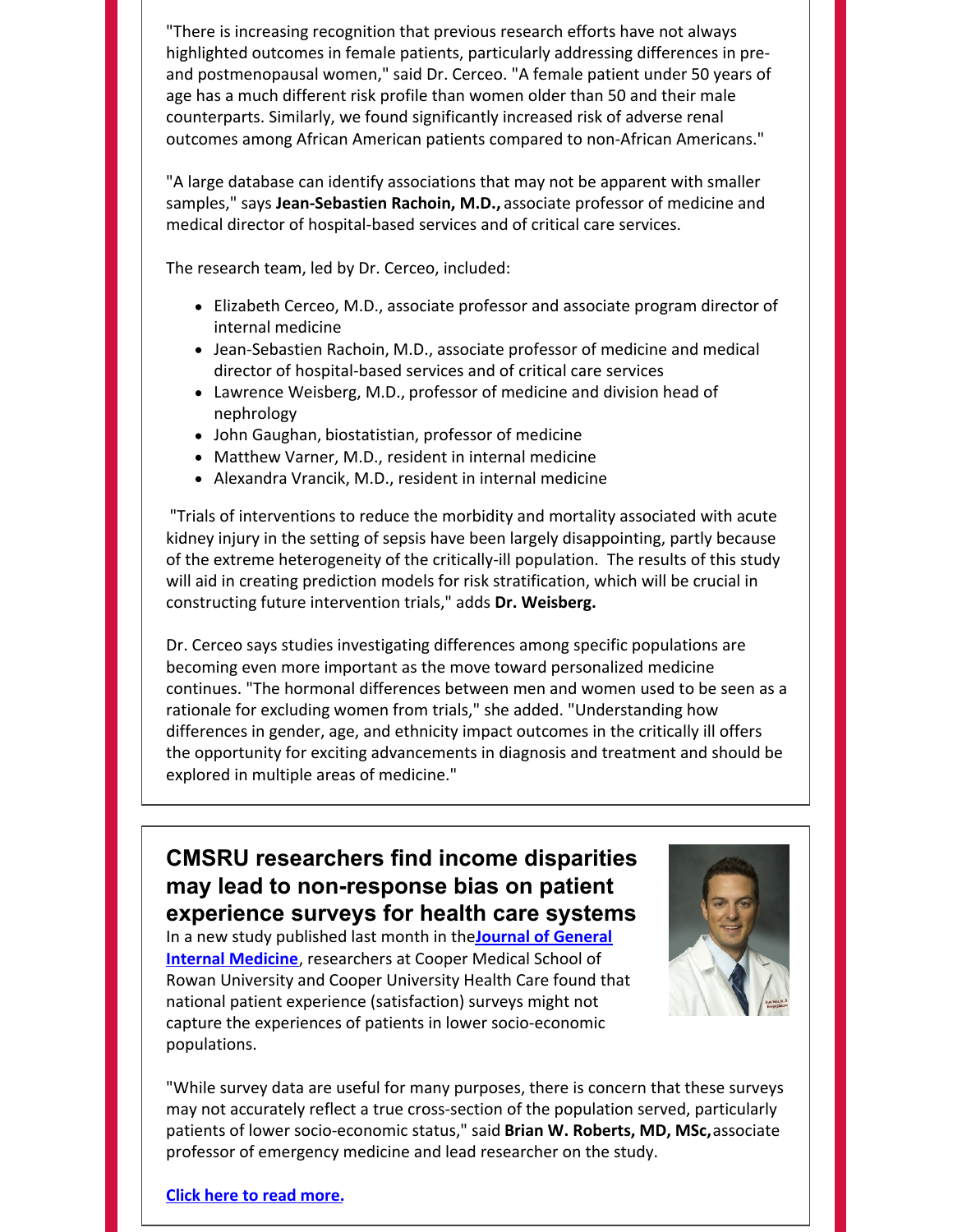# **Support CMSRU students' March PROFfunder: Haven @ LUCY Outreach Program**

A couple times a year, Rowan University promotes a crowdfunding campaign for student-run



initiatives across the university called PROFfunder. **For the March 2020 PROFfunder campaign, a special CMSRU service learning program dedicated to providing education, support and mentorship for LGBTQ youth in Camden was selected.**

Haven, a program of LUCY Outreach, provides a safe and positive environment for LGBTQ youth to learn more about themselves through peer interaction and educational experiences. It is the only program dedicated to serving LGBTQ youth in Camden. Medical student volunteers plan and facilitate program nights, consisting of social activities, as well as time for discussion and opportunities for CMSRU students to share their own experiences and lend support to youth as they discover their identities. Over the years, Haven has become a place for LGBTQ youth to interact with their peers, connect with older role models, engage in health and wellness activities, develop leadership skills, participate in social opportunities, and find much needed advocacy and support.

**CMSRU students who volunteer with Haven@LUCY are seeking \$1,000 for two initiatives:** to help create a library with books and other resources that will help youth explore and learn about various topics; and to support the cost of trips, speakers and other creative events where LGBTQ youth can engage and learn from each other in a more social setting. Up to 70 young people are hosted at Haven throughout the year with about 15-20 per night.

**Please CLICK HERE TO [SUPPORT](https://secure.rufoundation.org/s/1653/02-alumni/giving/interior.aspx?sid=1653&gid=2&pgid=2382&Bledit=1&DIDS=945&cid=4479) HAVEN @ LUCY**

# **Faculty Development CME Event - Tuesday, March 10**

A special research workshop is being held **Tuesday, March 10 at 5:30 p.m. in CMSRU's Multipurpose Room**.



**Judith Swan, PhD,** associate director for writing in science and engineering at Princeton University, will be on hand to present

*"The Anatomy of an Abstract: Learning to Read Your Readers Mind.*" Light supper will be served.

**[Click](https://files.constantcontact.com/a75e3261201/b3f79ca6-c242-4e69-a3c3-feaf5a981d31.pdf) here for the CME flier.**

## **Faculty, student original research published in Journal of Clinical Medicine Research** Congratulations to **Satyajeet Roy, MD,**associate professor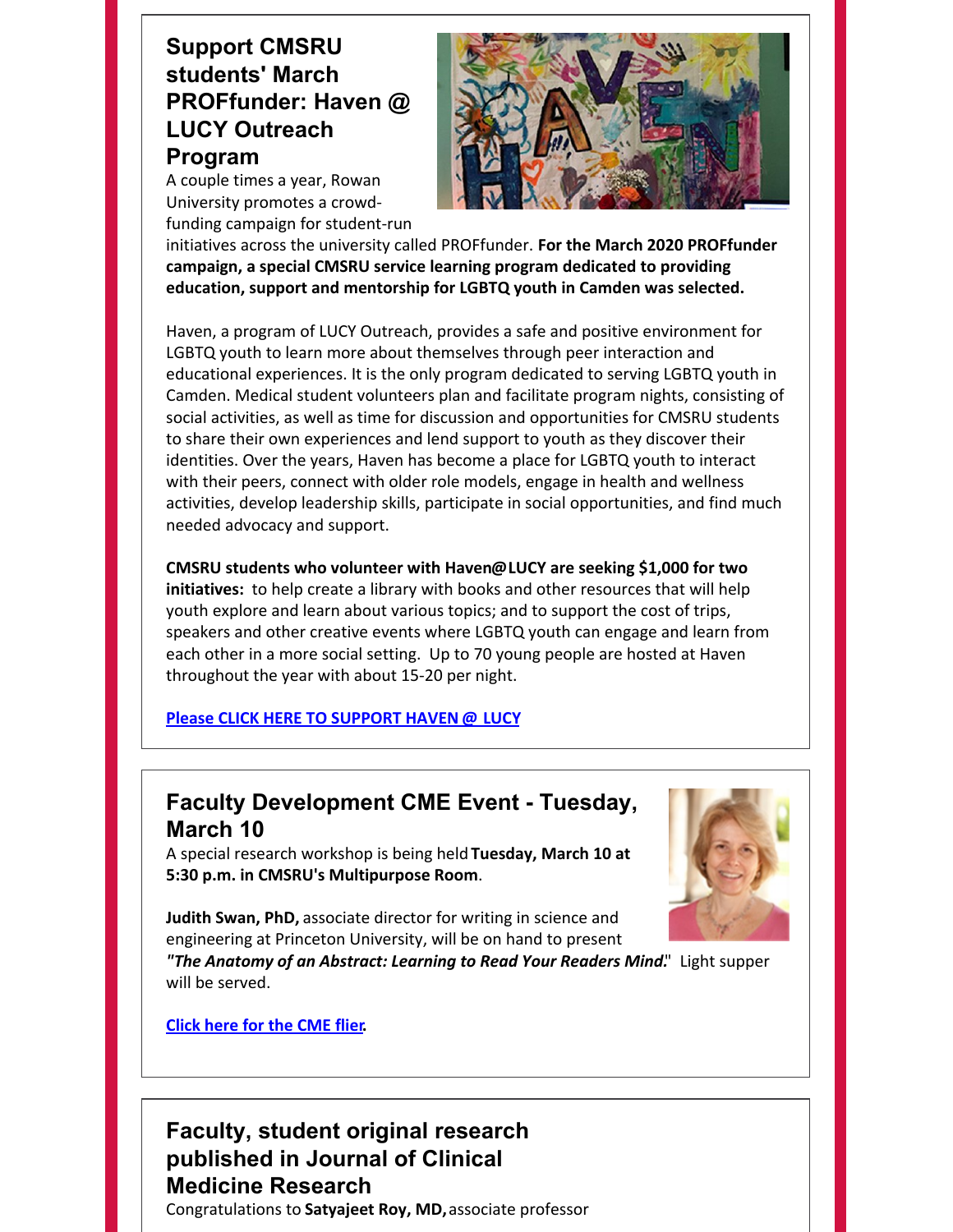of medicine and co-course director of the Internal Medicine Primary Care course, along with 10 CMSRU students and several other authors, on the publication of an original research study in the **Journal of Clinical Medicine Research (JOCMR)**. Co-authors include: Han Le, Ayobamidele Balogun, Elizabeth Caskey, **Thomas Tessitore (M2), Rasagnya Kota (M2), Janice Hejirika (M3), Siyuan Yu (M3), Long Nguyen (M3), Andrew Louis Lazo (M2), Christopher Yard (M3), Michael Monaghan (M3), Menaka Dhingra (M3), Sneha Modi (M3),** and Krystal Hunter



The study, "*Risk of Stroke in Patients With Patent Foramen Ovale Who Had Pulmonary Embolism,*" looked at the association of ischemic stroke in patients who had the presence of patent foramen ovale (PFO) with pulmonary embolism (PE) and compared with patients who had PFO without PE.

JOCMR is a peer-reviewed journal and is indexed in PubMed and other international indexing repositories. **Click here to read the study [abstract](https://www.jocmr.org/index.php/JOCMR/article/view/4094).**

## **CMSRU associate dean offers words of wisdom on Rowan podcast**

Jocelyn Mitchell-Williams, MD, PhD, CMSRU's associate dean for diversity and community affairs, was a special guest on the Rowan Rising podcast where she talked about her life and career. Check it out the 30 minute podcast

at **[go.rowan.edu/risingwithmitchellwilliams](http://go.rowan.edu/risingwithmitchellwilliams)**!



# **CMSRU Cancer Research Showcase- MONDAY!!**

Learn about the groundbreaking cancer research being conducted by faculty from CMSRU, other Rowan University colleges, and The Coriell Institute for Medical Research at the **CMSRU**



**Cancer Research Showcase** on **Monday, March 9. The event will be 5-7:30 p.m. in the Multipurpose Room at CMSRU.**

### **Presenters include:**

## **Jaroslav Jelinek (Coriell Institue for Medical Research)** "**DNA methylation in myeloid leukemias"** *Myeloid leukemias often harbor mutations in epigenetic regulators and display aberrant patterns*

*of DNA methylation.*

#### **James Holaska (Cooper Medical School of Rowan University) "Emerin regulation of nuclear architecture during cancer transformation"**

*Metastasis is responsible for a large majority of cancer deaths and represents a significant challenge in treating cancer. Major nuclear structural changes must occur during metastatic transformation to allow cancer cells to enter and exit the vasculature, yet how these changes occur is unknown. Our lab studies the nuclear envelope protein emerin to elucidate these mechanisms.*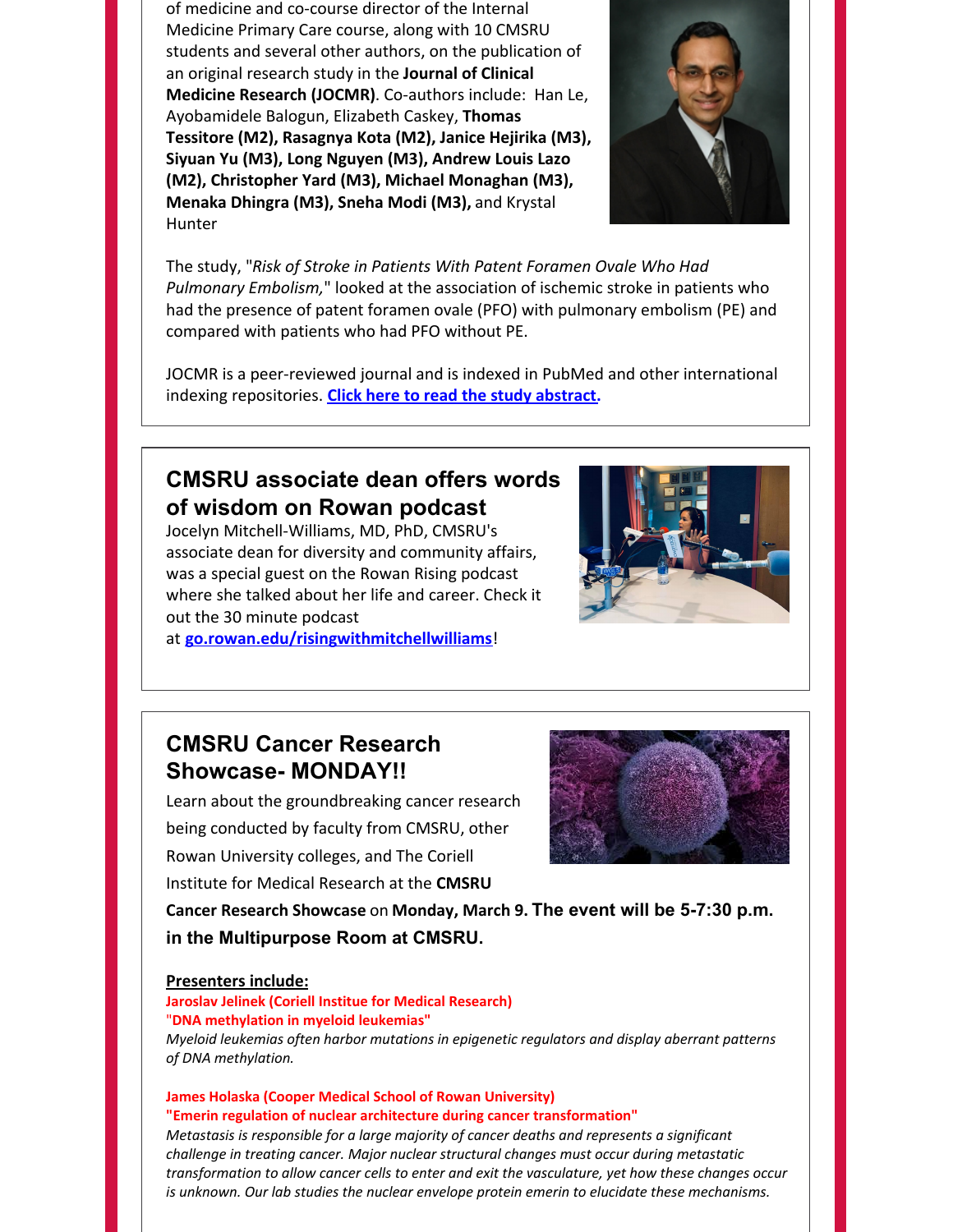#### **Leonard Kim, Irina Malajovich, and Geoffrey Ibbott (Cooper University Health Care) "Measuring 3D Radiation Dose Distributions with Novel Materials"**

*Our goal is to further the tools available to characterize ionizing radiation dose in 3D by developing materials that change when irradiated with high energy photons, electrons and/or protons used to treat cancer. In particular, we are interested in developing bio-compatible materials to measure radiation dose within tissues and improving existing materials whose radiation changes can be read with the new MR-Linac being installed at Cooper.*

#### **Mary Alpaugh (Rowan College of Science & Math)**

#### **"Breast cancer-derived exosomes: from biogenesis to pathogenesis"**

*This research focuses on the role breast cancer-derived soluble factors, namely exosomes, play in the metastatic progression of disease.*

#### **Manoj Pandey (CMSRU) & Tulin Budak-Alpdogan (Cooper University Health Care) "Targeting Stem Cells in Multiple Myeloma for Better Outcome"**

*Almost all patients with Multiple Myeloma (MM) eventually relapse. Although currently available anti-MM strategies have been effective in targeting the bulk of tumor cells, often found ineffective against cancer stem cells. Studies suggest that cancer stem cells (CSCs) are one of the main cause of relapse. Our laboratory is working on to identify novel therapeutic targets to kill cancer stem cells and thus prevent the relapse.*

#### **Shoghag Panjarian (Coriell Institute for Medical Research) "Epigenetically Modified Breast Cancer Driver Genes"**

DNA methylation is one of the most important epigenetic events involved in breast cancer initiation and progression. In my research study, I identified genes with DNA methylation changes that drive the malignant transformation and survival of breast epithelium.

#### **Subash Jonnalagadda (Rowan College of Science and Math) "Development of novel small molecules as anti-cancer agents"**

*For the past several years, we have been working on the development of novel chemical methods for the synthesis of natural products such as betulinic acid and salinomycin for their development as anti-cancer agents. We have been collaborating with University of Minnesota and CMSRU for the in vitro and in vivo evaluation of these compounds against triple negative breast cancer and pancreatic cancer cell lines. We have identified few analogs, which show in vitro potency against these cell lines at 500-800 nM concentration. We are highly interested in exploring additional collaborations at CMSRU for detailed mechanism of action studies on these derivatives.*

#### **Jozef Madzo (Coriell Institute for Medical Research)**

#### **"Epigenetic modulation of immune-oncology therapy"**

*Check point inhibitor therapy is promising new approach in cancer treatment but has high failure due to acquired resistance. Using epigenetic therapy in combination with immune-oncology therapy has potential to reverse this resistance.*

#### **Sebastian Vega (College of Engineering) Hydrogel-based engineering of cellular microenvironments**

In the Vega Lab we are interested in developing hydrogels with tunable biochemical and biophysical signals to investigate how these cues influence cell behavior. Our engineered biomaterials have numerous applications in mechanobiology, regenerative medicine, and in vitro disease models.

For questions, please contact**Harry Mazurek, PhD,** associate dean for research, at **[Mazurek-harry@cooperhealth.edu.](mailto:Mazurek-harry@cooperhealth.edu)**

# **Diversity Committee collecting toiletries for Camden's needy during March**

As part of CMSRU's ongoing effort to provide opportunities for faculty and staff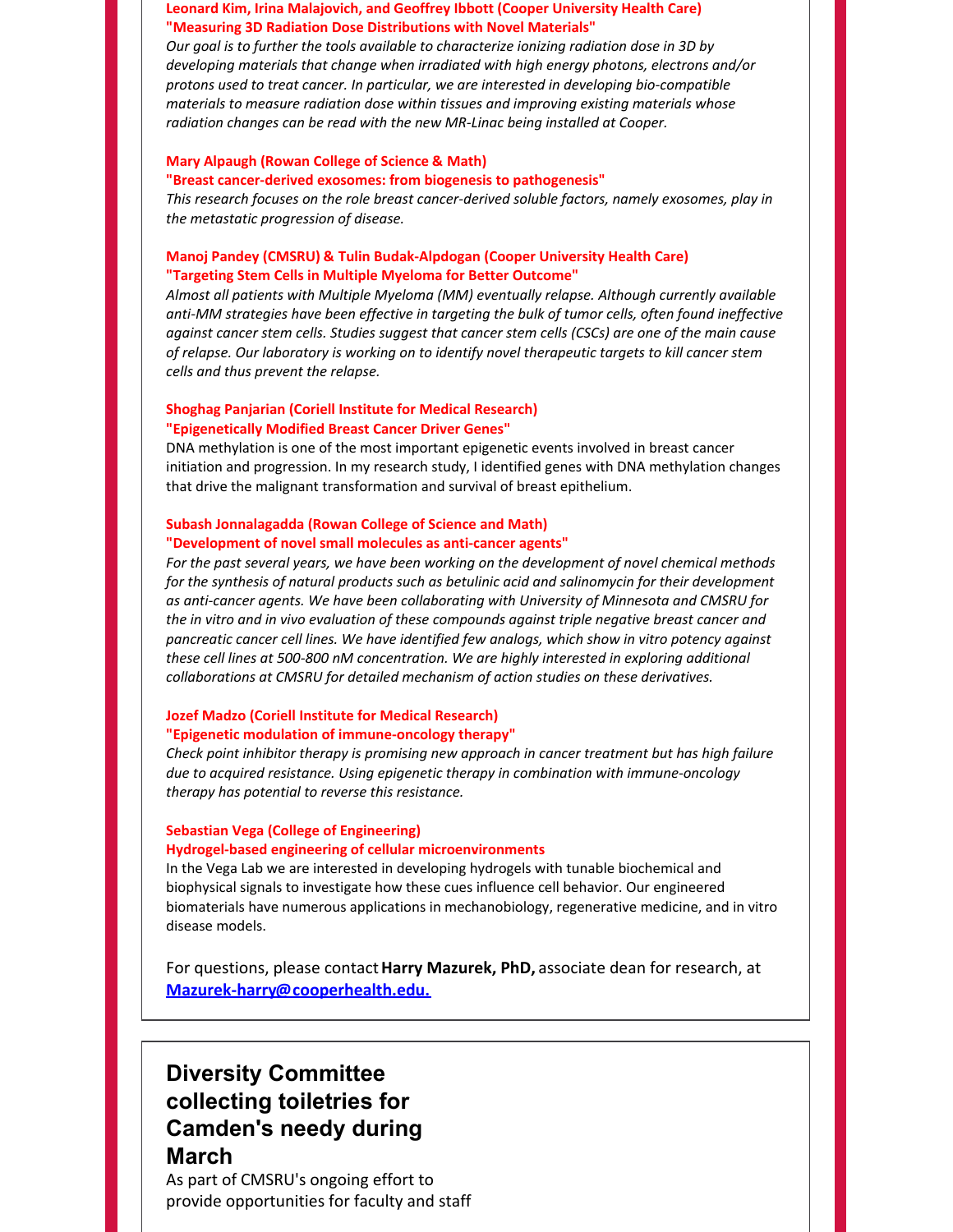to give back to the Camden community, the CMSRU Diversity Committee invites employees to participate in the March collection of toiletries to donate to Camden residents in need. Sign-up sheets are located on the third floor, on a table just outside Gail Stevens' workspace. Toothbrushes, toothpaste, deodorant, etc. can all be donated.



## **Jocelyn Mitchell-Williams, MD, PhD,**

associate dean for diversity and community affairs, launched the Diversity Committee at CMSRU last year to encourage collaboration amongst all CMSRU departments by creating spaces that allow faculty and staff to express and appreciate a multitude of cultures, lived experiences, and unique perspectives. The Diversity Committee strives to create an inclusive and equitable professional atmosphere where our diversity inspires new angles of inquiry, new kinds of analysis, new discoveries, and new solutions.

One of the Diversity Committee's goals is to assist the needy in the Camden community year round.

## **Faculty Development Week -- NEXT WEEK!**

CMSRU/Cooper's biennial Faculty Development Week, featuring faculty from the Uniformed Services University of the Health Sciences in Bethesda, Md., will be held March 9 through March 13. An array of



March 9th  $-13$ <sup>th</sup>

educational programs and workshops will be presented throughout the week. Here are some highlights:

**Monday, March 9, 2020, 1-5 p.m.,***Cooper (CUHC) - CC Room 106* **Basics of teaching 101 Click here to [RSVP](https://docs.google.com/forms/d/e/1FAIpQLSdeIZcP9g5G8GZW8ez8wpMOHRj0eejUlshNyEchdcEtXJCNNw/viewform)**

## **Tuesday, March 10, 2020 7-8 a.m.,***CMSRU Auditorium* **"Optimizing Engagement in the Learning Environment" Medical Education Grand Rounds (CME Event)**

Pamela Williams, MD, FAAFP Associate Dean for Student Affairs and Associate Professor of Family Medicine Uniformed Services University of the Health Sciences, Bethesda, MD **Click for Dr. [William's](https://www.usuhs.edu/students/campuslife/stuaffairsassociatedean) Bio** No RSVP Required

**Tuesday, March 10, 1-5 p.m.,***CMSRU Room 522* **Team Dynamics, Top 10 Mistakes Teachers Make Click here to [RSVP](https://docs.google.com/forms/d/e/1FAIpQLSdeIZcP9g5G8GZW8ez8wpMOHRj0eejUlshNyEchdcEtXJCNNw/viewform)**

**Tuesday, March 10, 5:30-7:30 p.m.,***CUHC - CC Room 121* **Evaluation of Procedural Skills Click here to [RSVP](https://docs.google.com/forms/d/e/1FAIpQLSev7CzXo5-DtNJ3qdqnCostMucsHSIlv4Q5ARL0Gi0g9f9Uvg/viewform)**

**Wednesday, March 11, 1-5 p.m. ,***CUHC - E&R Bldg., Room 240*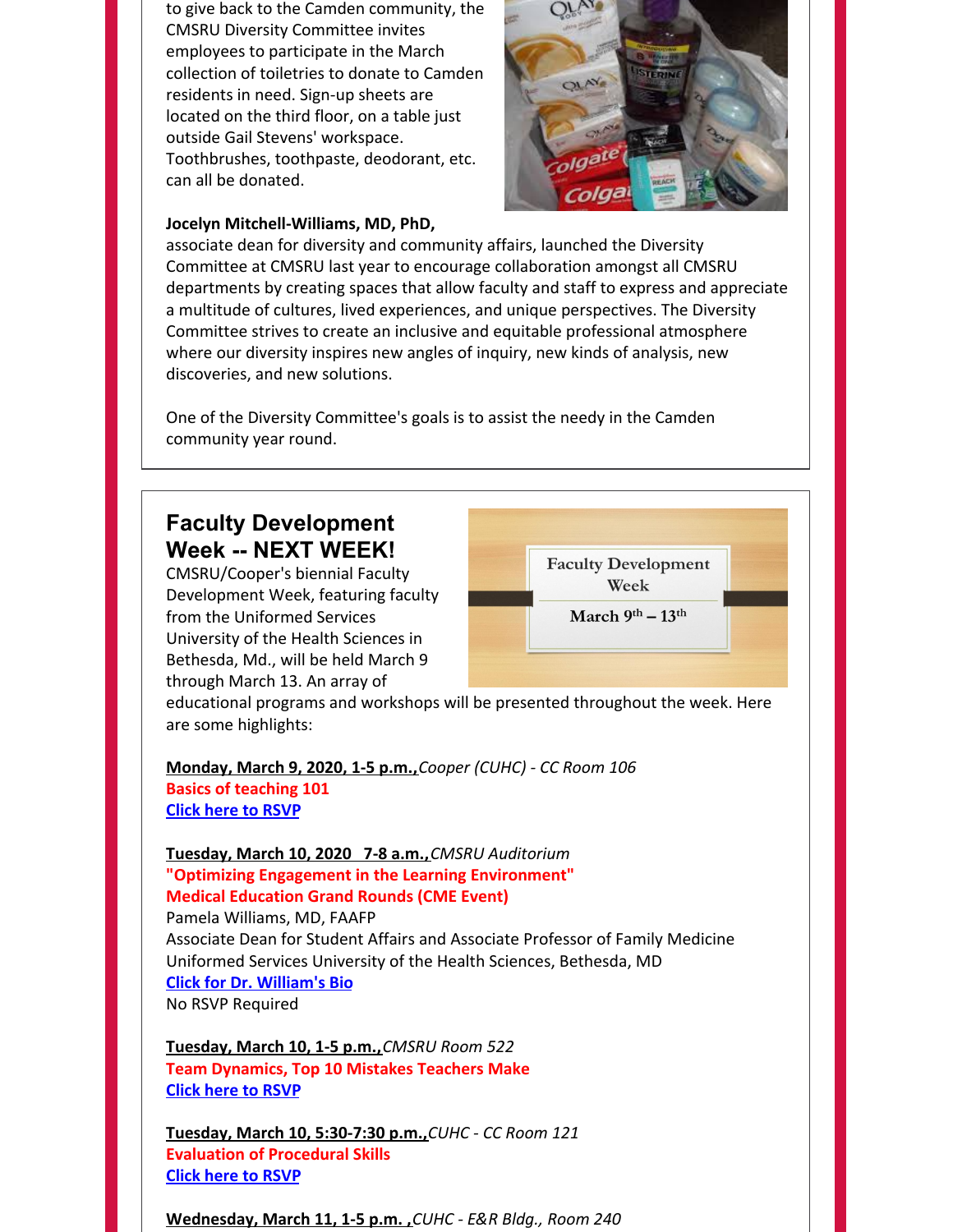# **Office of Student Affairs welcomes new team members**

**Sergio Pagan** joins the team as the new financial aid specialist. He joins CMSRU from Rowan University in Glassboro, where he was a program assistant in the Financial Aid Office.

In Sergio's new role at CMSRU he will assist Kyhna Bryant, CMSRU assistant director of financial aid. He will oversee loan processing, be the first point of contact for financial aid questions, and assist with financial aid counseling.

Sergio is from Camden, NJ. He holds a bachelor's degree in business administration from Monmouth University. His office is in the OSA suite on the 4th floor. Sergio can be reached at **856-956-2760** or **[pagans@rowan.edu](mailto:pagans@rowan.edu)**.

Welcome Sergio!

**Denise Abbott** has joined OSA as the new full-time administrative assistant!

Denise is a familiar face in OSA, having worked as a part-time support person for about a year and half. In her new full-time role, Denise will provide administrative support to the registrar, financial aid, and Office of Student Affairs.

Denise resides in Washington Township, NJ. She has many years of experience in customer service and administrative support. She is located at the front desk in the OSA suite on the 4th floor. Denise can be reached at **856-361-2842** or **[abbottd@rowan.edu](mailto:abbottd@rowan.edu)**.

Congratulations Denise!

# **Faculty research article among Top 10 Most Read in 2019**

**Dejan (Dan) Nikolic, MD, PhD,** assistant professor of pathology and medical director of microbiology & immunology at Cooper University Health Care, was the leading author in the study "*Detection of Herpes Simplex Virus and Varicalla-Zoster Virus by Traditional and Multiplex Molecular Methods*" published in the**American Journal of Clinical Pathology**. This study, completed in collaboration with several pathologists from The Cleveland Clinic, enabled health professionals to make faster and more accurate



diagnoses for patients with Herpes Simplex Virus (HSV) and Varicella Zoster Virus (VZV).

This article was in the top 10journal articles read most by pathologists in the U.S. in 2019. **Click here to read the study [abstract](https://www.ncbi.nlm.nih.gov/pubmed/30239569).**

Implementation of the faster and more sensitive Solana PCR assay in the Microbiology & Immunology Section of the Pathology Department at Cooper



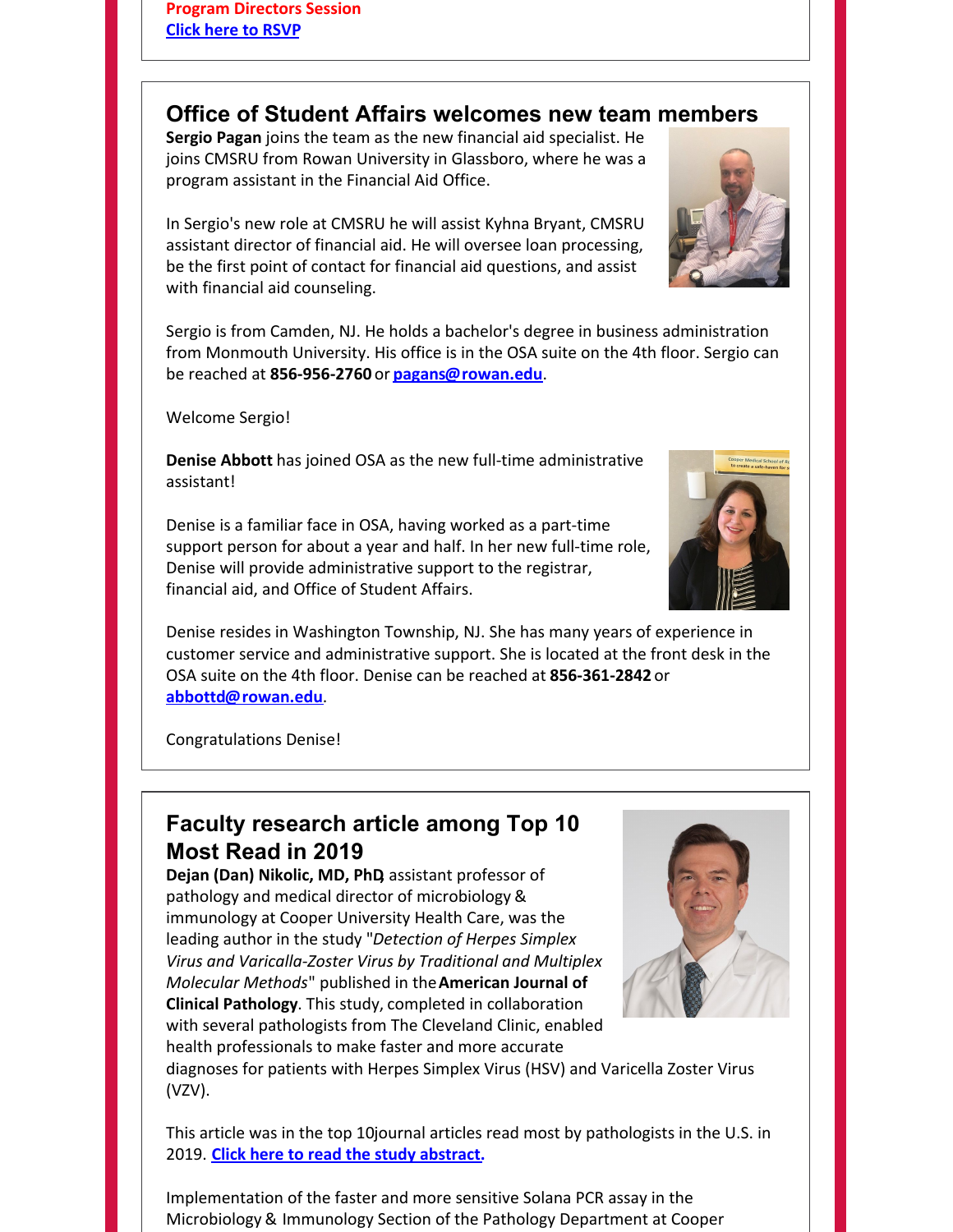markedly increased the positivity rates of HSV1, HSV2, and VZV detected in mucocutaneous lesions, and at the same time, it dramatically reduced the turnaround time of the final results.

Congratulations Dr. Nikolic!

## **CMSRU in the media**

Last week, CMSRU Dean**Annette C. Reboli**spoke with CBS3 reporter Cleve Bryan for a story about COVID-19. Dr. Reboli talked about the importance of readiness in the event of that the virus spreads in the community.

**Click here to see Dr. Reboli's [interview.](https://philadelphia.cbslocal.com/2020/02/27/philadelphia-area-mass-transit-systems-taking-action-to-protect-travelers-in-preparation-for-possible-coronavirus-outbreak/)**



## **Office of Diversity delivers donations to local shelter**

Last week,**Michael Green**, program coordinator in the Office of Diversity and Student Affairs, delivered several boxes of food and clothing that were donated by members of the CMSRU community, to the Aletha R. Wright Vision of Hope Center at Volunteers of America.

"On behalf of the Office of Diversity and Community Affairs, I would like to thank everyone in the CMSRU community who donated," said Michael. "The items were greatly appreciated."



Located in the City of Camden, The Aletha R. Wright Vision of Hope Center provides transitional housing and emergency shelter for homeless men.

## **CMSRU to participate in Healthy Minds Study**

CMSRU is participating in the Healthy Minds Study (HMS), a national survey of student mental health, administered through the University of Michigan's School of Public Health.

HMS is a web-based survey examining mental health, service utilization, and related issues among undergraduate and graduate students. Since its national launch in 2007, HMS has been fielded at about 300 colleges and universities, with over 300,000 survey respondents. It's one of the only annual surveys of college and university populations that focuses exclusively on